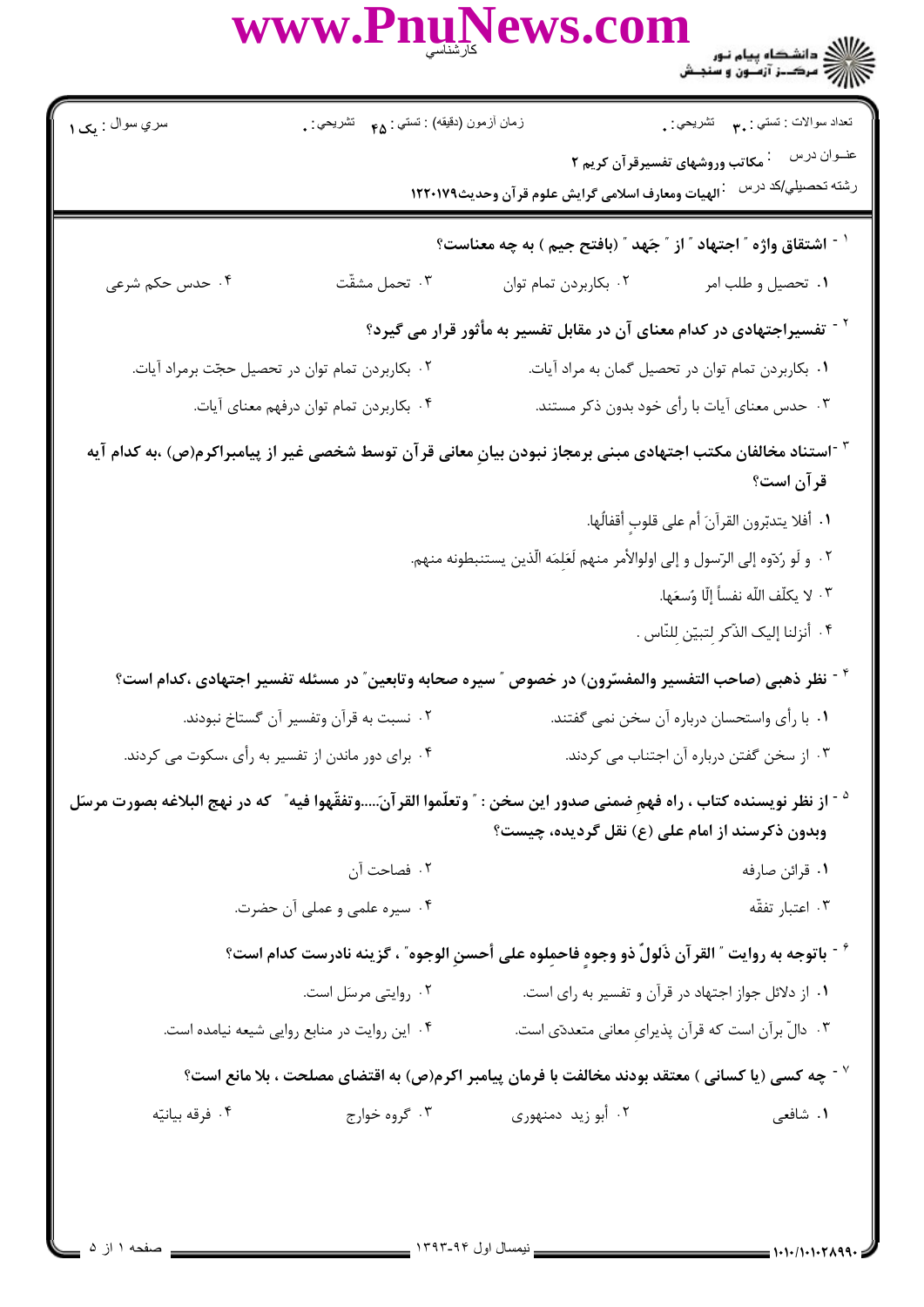|                                                                                                                       | WWW.Pnul                                                                                                                | ews.col                                           | ر دانشگاه پیام نور<br>۱۳۸۷ - دانشگاه پیام نور<br>۱۳۸۸ - مرکـــز آزمــون و سنجـش |
|-----------------------------------------------------------------------------------------------------------------------|-------------------------------------------------------------------------------------------------------------------------|---------------------------------------------------|---------------------------------------------------------------------------------|
| سري سوال : ۱ يک                                                                                                       | زمان أزمون (دقيقه) : تستي : <sub>۴۵</sub> تشريحي : <sub>•</sub>                                                         |                                                   | تعداد سوالات : تستي : ٣ <sub>٠</sub> ٠     تشريحي : .                           |
|                                                                                                                       |                                                                                                                         |                                                   | عنــوان درس<br><sup>:</sup> مکاتب وروشهای تفسیرقرآن کریم ۲                      |
|                                                                                                                       |                                                                                                                         | الهيات ومعارف اسلامي گرايش علوم قرآن وحديث١٢٢٠١٧٩ | رشته تحصيل <i>ي </i> كد درس                                                     |
|                                                                                                                       | چرا آقاي يوسف شعار ،موضوع آيه شريفه ″ لا أسئلُكم عليه أجراً إلّا المَودّة في القُربي ″  را به اشتباه ″ صله ارحام ″ بيان |                                                   | ومعنا كرده است؟                                                                 |
| ۰۲ عدم توجه به معانی واژه ها                                                                                          |                                                                                                                         |                                                   | ٠١. اشتباه مفهوم به مصداق                                                       |
| ۰۴ عدم توجه به مناسبت حکم وموضوع                                                                                      |                                                                                                                         |                                                   | ۰۳ جمود بر سیاق آیه                                                             |
| <sup>۹ -</sup> استناد علامه طباطبائی مبنی بر نزول جداگانه آیه تطهیر (و نه در ضمن آیات مربوط به همسران پیامبر)  چیست؟  |                                                                                                                         |                                                   |                                                                                 |
| ۰۴ اجماع مفسّران                                                                                                      | ۰۳ روایات                                                                                                               | ٠٢ تناسب آيه                                      | ١. مدلول آيه                                                                    |
| <sup>-</sup> کدام مفسّر معتقد است حتی آیات متشابه قرآن را می توان از خود قرآن فهمید؟                                  |                                                                                                                         |                                                   |                                                                                 |
| ۰۴ آیت الله جوادی آملی                                                                                                | ۰۳ علامه طباطبائى                                                                                                       | ۰۲ محمد امین شنقیطی                               | ۰۱ محمد صادقی                                                                   |
| ّ ` ` كدام يك از معاني احتمالى آيه شريفه ″ ونزّلنا عليك الكتابَ تِبياناً لِكلّ شيءٍ ″ ، مدلول از روايات مى باشد؟      |                                                                                                                         |                                                   |                                                                                 |
| ۰۱ تبیان توسط خود قرآن و بس.                                                                                          |                                                                                                                         |                                                   |                                                                                 |
|                                                                                                                       | ۰۲ تبیان همه احکام ومعارف دین برای پیامبر(ص) و اوصیای او(ع).                                                            |                                                   |                                                                                 |
|                                                                                                                       | ۰۳ تبیان هر چیز با قرآن و یا ارجاع به فردی که مبیِّن واقعی است.                                                         |                                                   |                                                                                 |
| ۰۴ تبيان مطلق اشياء و معارف و احكام ديني.                                                                             |                                                                                                                         |                                                   |                                                                                 |
| <sup>۱۲ -</sup> کدام تفسیر بر مبنای نظریه <b>″ قرآن بسندگی در تفسیر ″ به رشته تحریر</b> در آمده است؟                  |                                                                                                                         |                                                   |                                                                                 |
|                                                                                                                       | ٠٢ الفرقا ن في تفسير القرآن                                                                                             | ٠١. أضواء البيان في إيضاح القرآن بالقرآن          |                                                                                 |
|                                                                                                                       | ۰۴ تفسیر تسنیم                                                                                                          |                                                   | ٠٣ الميزان في تفسير القرآن                                                      |
| <sup>۱۳ -</sup> تفصیل کدام بخش از آیات قرآن را نمی توان  نه از آیات  ونه با تدبّر ِ زیاد بدست آورد؟                   |                                                                                                                         |                                                   |                                                                                 |
| ۰۴ آيات الاحكام                                                                                                       | ۰۳ آيات منسوخ                                                                                                           | ٠٢ آيات مربوط به معاد                             | ٠١. آيات متشابه                                                                 |
|                                                                                                                       |                                                                                                                         |                                                   | <sup>۱۴ -</sup> گزینه صحیح کدام است؟                                            |
| ٠. براي شناخت مصاديق آيات، نياز به روايات است.                                                                        |                                                                                                                         |                                                   |                                                                                 |
| ٠٢ مصاديق تمام آيات قرآن نا معلوم است.<br>۰۳ در آیه تطهیر نیازی به بیان مصادیق نیست.                                  |                                                                                                                         |                                                   |                                                                                 |
|                                                                                                                       |                                                                                                                         |                                                   |                                                                                 |
| ۰۴ حتی با تدبّر در آیات نیز نمی توان به خصوصیاتی از مصادیق پی برد.                                                    |                                                                                                                         |                                                   |                                                                                 |
| <sup>۱۵ -</sup> روش امام رضا(ع) در تفسير آيه شريفه ″جاء ربّک و المَلَکُ صفّاً صفّاً ″ ، استناد به کدام شيوه بوده است؟ |                                                                                                                         |                                                   |                                                                                 |
| ۰۴ ادبیات ویژه کلام                                                                                                   | ۰۳ معلومات عقلی                                                                                                         | ۰۲ فضای نزول                                      | ۰۱ ویژگیهای گوینده                                                              |
| صفحه ۲ از ۵                                                                                                           |                                                                                                                         |                                                   | 1.1.11.1.71.99.                                                                 |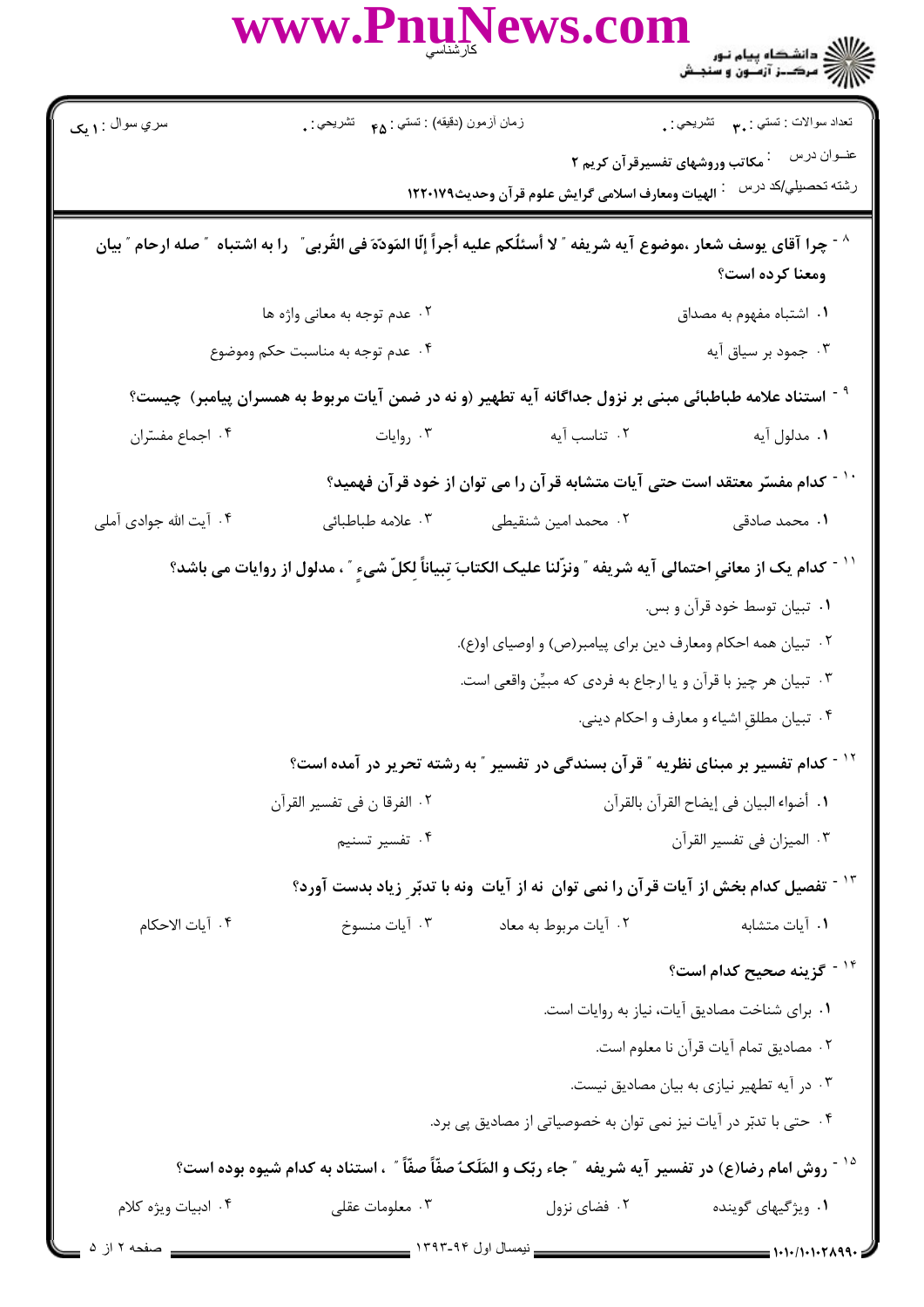**WS.COM** ر دانشڪاه پيام نور در در در در در شور در در در شور در در در در در در در در در در در شهر شور در دانو کاربرد در <br>جزائم در در در انواع در در سنجنش

سري سوال : **۱ بک** نعداد سوالات : تستي : ٣**. ب**ه تشريحي : . زمان أزمون (دقيقه) : تستى : <sub>۴۸</sub> تشريحي : <sub>.</sub> عنـوان درس مستخم است وروشهای تفسیرقرآن کریم ۲ رشته تحصيلي/كد درس : الهيات ومعارف اسلامي گرايش علوم قر آن وحديث١٢٢٠١٧٩ <sup>۱۶ -</sup> گزینه صحیح در خصوص ″ تدبّر در قرآن ″ کدام است؟ ۱. آیات تدبّر دلالت دارند که در تفسیر قرآن و فهم همه مراتب آن به غیر قرآن نیازی نیست. ٠٢ تدبّر براي پي بردن به اعجاز قرآن ،متوقّف بر دانستن همه معاني قرآن است. ٣. مخاطب آيه شريفه ″ أفَلم يدّترو القولّ ، عموم مردم است. ۰۴ مشرکان وکافران نیز می توانند پس از تحصیل مقدمات لازم ، به بخشی از معارف آن دست یابند. <sup>۱۷ -</sup> کدام نویسنده در کتاب خود، موضوعات تفسیر المیزان را براساس ترتیبِ موضوعات بحار الانوار فهرست نموده است؟ ۰۲ جعفر خضّیر ۰<sup>۳ .</sup> على أوسى ۰۴ علیرضا میرزا محمد ۰۱ الیاس کلانتری <sup>۱۸ -</sup> علامه طباطبائی در تبیین معنای واژه های ″ المغضوب ″ و ″الضّالّین ″ چه روشی را اتخاذ نموده است؟ ۰۲ به اشعار عرب استناد نموده است. ۰۱ هیچ تعرّضی به بیان مفردات آن نداشته است. ۰۴ به وضوح معنای عرفی اش واگذاشته است. ۰۳ به گفته های لغت دانان استناد کرده است. <sup>١٩ -</sup> معناي اجتهادي علامه طباطبائي از واژه ″ عفو ″ در آيه شريفه ″ ثمّ بدّلنا مكانَ السّيّئَه الحسنهَ حتّي عَفَوا ″ ، كدام است؟ ۰۴ بالا بردن تعالى انسان ۰۳ از بین بردن اثر ۲. جایگزین کردن ۰۱ زیاد شدن <sup>۲۰ -</sup> " آیات دیگر قرآن <sup>"</sup> و <sup>"</sup> براهین قطعی نظری <sup>"</sup> ، به ترتیب از کدام نوع از قرائن محسوب می شوند؟ ٠٢ قرائن متّصل - قرائن متّصل ٠١ قرائن منفصل- قرائن منفصل ۰۴ قرائن متّصل- قرائن منفصل ۰۳ قرائن منفصل- قرائن متّصل <sup>٢١ -</sup> علامه طباطبائي در تفسير ″ولايت ″ به ″ولايت محبّت ″ در آيه شريفه ″ لا يَتَّخذ المؤمنون الكافرينَ أولياءَ من دون المؤمنين" ، از كدام قرائن استفاده نموده داست؟ ۰۴ سیاق ۰۳ آیات دیگر قرآن ۰۲ زمان نزول ١. لحن كلام <sup>۲۲ -</sup> علامه طباطبائی در تفسیر آیه شریفه ″ و مَن دَخَلَه کانَ آمناً ″ ، کدام قرینه را به عنوان صارف معنا و مراد آیه در اخبار از امنیّت تکوینی خانه کعبه، بیان کرده است؟

www.Pnul

۰۲ آیات دیگر ۰۴ ویژگی متکلّم ۰۳ ویزگی تاریخی ۰۱ فضای نزول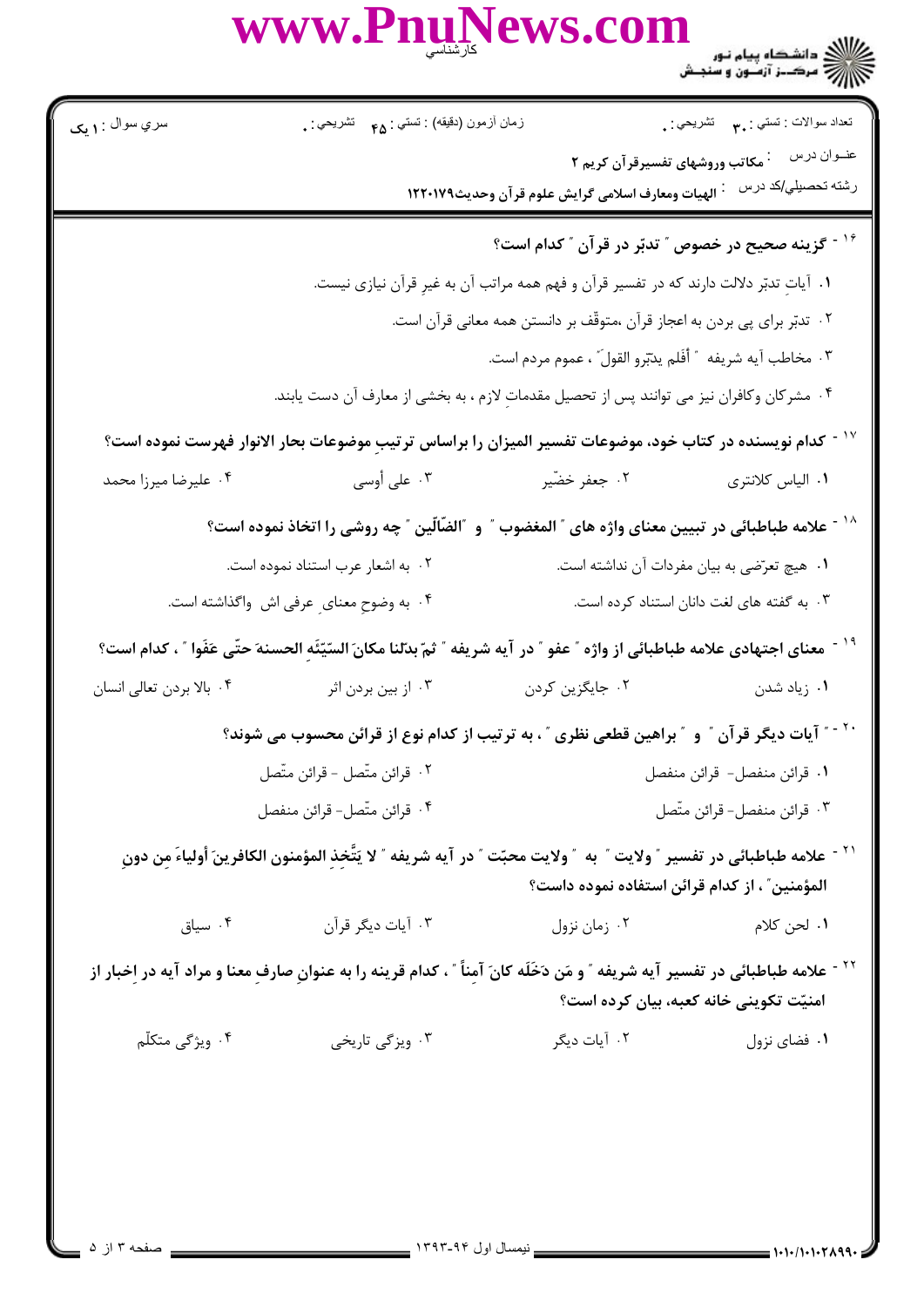ريس<br>کالاي دانشگاه پيام نور<br>کالاي مرکــز آزمــون و سنجـش

ews.com

سري سوال : **۱ یک** نعداد سوالات : تستي : ٣**. ب**ه تشريحي : . زمان أزمون (دقيقه) : تستي : <sub>۴۵</sub> تشريحي : . عنـوان درس مستخم است وروشهای تفسیرقرآن کریم ۲ رشته تحصیلي/کد درس ۔ : الهیات ومعارف اسلامی گرایش علوم قر آن وحدیث١٢٢٠١٧٩ <sup>۲۲ -</sup> گزینه صحیح درباره ″ معرفتهای بدیهی وبراهین آشکار ″ به عنوان یکی از قرائن آیات ، کدام است؟ ٠١. در همه جا، قرينه معيّنه مي باشند. ۰۲ در آیاتی که بیانگر صفات الهی است، کاربرد ندارند. ۰۳ این قرینه در مواردی، تنها قرینه صارفه است. ۰۴ علامه طباطبائي از اعتماد به اين قرينه سخت اجتناب نموده است. <sup>۲۴ -</sup> " تطبیق آیه برمصداق <sup>"</sup> در اصطلاح علوم قر آنی چه نامیده می شود؟ ۰۱ جَرِي ۰۴ مُقتّد ۰۳ تأويل ۰۲ نطن <sup>۲۵ -</sup> استفهام بكار رفته در آيه شريفه ″ فَمَن أظلمٌ مِمَّن كَذَبَ على اللّه...″ ، چه نوع استفهامى است؟ ۰۴ استفهام تقریری ۰۳ استفهام انکاری ۲. استفهام توبیخی ۰۱ استفهام حقیقی <sup>۲۶ -</sup> گزینه صحیح در رابطه با ″ خبر واحد ″ کدام است؟ ٠١. به دليل سيره عقلا ، در مطلق آيات، به استناد خبرواحد معتبر، نمي توان از مراد واقعي آيات خبر داد. ٢. به استناد خبرواحد معتبر، مي توان حكمي را استنباط كرده و به خداوند نسبت داد. ۰۳ از طریق روایت واحد معتبر، علم جزمی به مراد واقعی آیات حاصل می شود. ۰۴ حجّيّت خبر واحد، مورد اتّفاق و عمل اصوليين و فقهاست. <sup>۲۷ -</sup> در کدام نوع از دلالت (در علم اصول ) ، قرینه ای همراه کلام بوده که دلالت بر معنای ارادی ِ گوینده دارد؟ ۰۴ دلالت اقتضا ٢. دلالت تنبيه ۰۳ دلالت مفهومی کلام ۰۱ دلالت اشاره <sup>۲۸ -</sup> محمد امین شنقیطی ، قائل بودن به ″ مَجاز ″ در قرآن را ابزاری برای کدام مورد می داند؟ ۰۲ أغراض فاسد تفسير كنندگان به رأي. ۰۱ نفی بسیاری از صفات کمال وجمال خداوند. ۰۴ تحريف معنا و اعراض از تدبّر در آيات. ۰۳ ایجاد شبهه ی ِ تنافی میان آیات. <sup>۲۹ -</sup> كدام مفسّر عليرغم تأييد معطوف بودن كلمه " أرجلكم " به " رؤوس " در آيه شريفه " وامسَحوا بِرءوُسِكم و أرجُلَكم " ، در راستای تثبیت دیدگاه اهل سنّت (در شستن یاها)، آیه را منسوخ به سنّت دانسته است؟ ۰۳ آلوسی ۰۲ إبن تيميه ۰۴ إبن حزم اندلسي ۰۱ فخر رازی ``` - استفاده محمد امين شنقيطى از آيه شريفه ″ قل لا أجدٌ فى ما اُوحىَ إلىَّ مُحرَّماً على طاعم يَطعَمُه إلّا أن يكونَ مَيته ً أو دَماً مَسفوحاً ً ، مبنی بر حرام نبودن خون مانده در بدن حیوان ، مبتنی برچیست؟ ۰۴ مفهوم داشتن وصف ۰۳ دلالت تنبیه ۰۲ معنای باطنی ٠١ مفهوم داشتن لقب

www.Pnuf